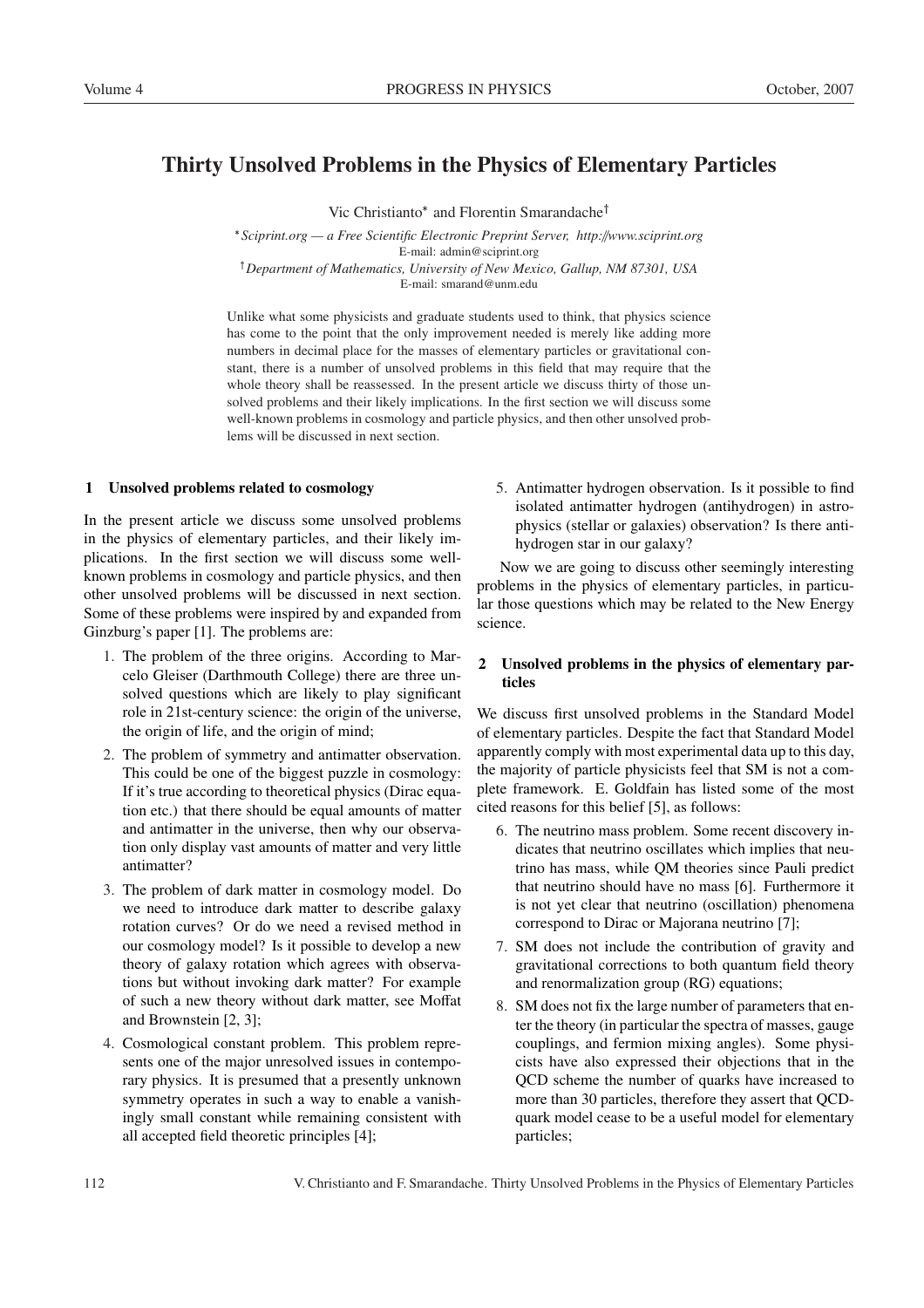- 9. SM has a gauge hierarchy problem, which requires fine tuning. Another known fine-tuning problem in SM is "strong CP problem" [8, p. 18];
- 10. SM postulates that the origin of electroweak symmetry breaking is the Higgs mechanism. Unfortunately Higgs particle has never been found; therefore recently some physicists feel they ought to introduce more speculative theories in order to save their Higgs mechanism [9];
- 11. SM does not clarify the origin of its gauge group  $SU(3) \times SU(2) \times U(1)$  and why quarks and lepton occur as representations of this group;
- 12. SM does not explain why (only) the electroweak interactions are chiral (parity-violating) [8, p. 16];
- 13. Charge quantization problem. SM does not explain another fundamental fact in nature, i.e. why all particles have charges which are multiples of  $e/3$  [8, p. 16].

Other than the known problems with SM as described above, there are other quite fundamental problems related to the physics of elementary particles and mathematical physics in general, for instance [10]:

- 14. Is there dynamical explanation of quark confinement problem? This problem corresponds to the fact that quarks cannot be isolated. See also homepage by Clay Institute on this problem;
- 15. What is the dynamical mechanism behind Koide's mixing matrix of the lepton mass formula [11]?
- 16. Does neutrino mass correspond to the Koide mixing matrix [12]?
- 17. Does Dirac's new electron theory in 1951 reconcile the quantum mechanical view with the classical electrodynamics view of the electron [13]?
- 18. Is it possible to explain anomalous ultraviolet hydrogen spectrum?
- 19. Is there quaternion-type symmetry to describe neutrino masses?
- 20. Is it possible to describe neutrino oscillation dynamics with Bogoliubov-deGennes theory, in lieu of using standard Schrödinger-type wave equation [6]?
- 21. Solar neutrino problem i.e. the seeming deficit of observed solar neutrinos [14]. The Sun through fusion, send us neutrinos, and the Earth through fission, antineutrinos. But observation in SuperKamiokande etc. discovers that the observed solar neutrinos are not as expected. In SuperKamiokande Lab, it is found that the number of electron neutrinos which is observed is 0.46 that which is expected [15]. One proposed explanation for the lack of electron neutrinos is that they may have oscillated into muon neutrinos;
- 22. Neutrino geology problem. Is it possible to observe terrestrial neutrino? The flux of terrestrial neutrino is

a direct reflection of the rate of radioactive decays in the Earth and so of the associated energy production, which is presumably the main source of Earth's heat [14];

- 23. Is it possible to explain the origin of electroweak symmetry breaking without the Higgs mechanism or Higgs particles? For an example of such alternative theory to derive boson masses of electroweak interaction without introducing Higgs particles, see E. Goldfain [16];
- 24. Is it possible to write quaternionic formulation [17] of quantum Hall effect? If yes, then how?
- 25. Orthopositronium problem [18]. What is the dynamics behind orthopositronium observation?
- 26. Is it possible to conceive New Energy generation method from orthopositronium-based reaction? If yes, then how?
- 27. Muonium problem. Muonium is atom consisting of muon and electron, discovered by a team led by Vernon Hughes in 1960 [19]. What is the dynamics behind muonium observation?
- 28. Is it possible to conceive New Energy generation method from muonium-based reaction? If yes, then how?
- 29. Antihydrogen problem [20]. Is it possible to conceive New Energy generation method from antihydrogenbased reaction? If yes, then how?
- 30. Unmatter problem [21]. Would unmatter be more useful to conceiving New Energy than antimatter? If yes, then how?

It is our hope that perhaps some of these questions may be found interesting to motivate further study of elementary particles.

## Acknowledgment

VC would like to dedicate this article for RFF.

Submitted on September 24, 2007 Accepted on September 26, 2007

## References

- 1. Ginzburg V. L. What problems of physics and astrophysics seem now to be especially important and interesting (thirty years later, already on the verge of XXI century)? *Physics-Uspekhi*, 1999, v. 42(2), 353–373.
- 2. Moffat J. W. Scalar-Tensor-Vector gravity theory. To be published in *J. Cosmol. Astropart. Phys.*, 2006; preprint arXiv: grqc/0506021.
- 3. Moffat J. W. Spectrum of cosmic microwave fluctuations and the formation of galaxies in a modified gravity theory. arXiv: astro-ph/0602607.

V. Christianto and F. Smarandache. Thirty Unsolved Problems in the Physics of Elementary Particles 113